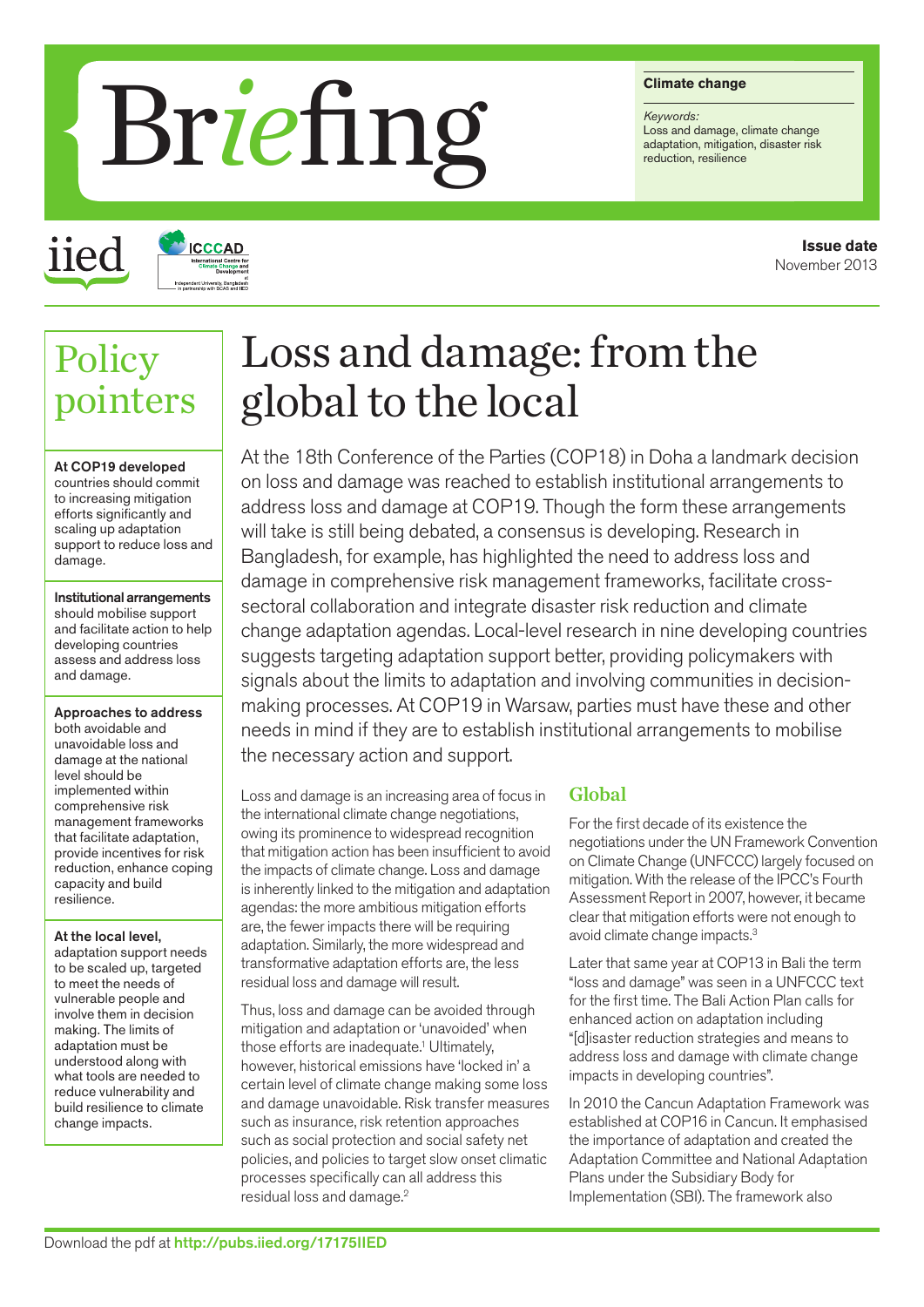established the Work Programme on Loss and Damage to "consider . . . approaches to address loss and damage in developing countries".

At the subsequent session of the SBI, the Work Programme on Loss and Damage was

### *Parties must work together to help developing countries address loss and damage*

differentiated into three thematic areas: (1) assessing the risk of loss and damage (2) a range of

approaches to address loss and damage and (3) the role of the convention in enhancing the implementation of approaches to address loss and damage from the adverse impacts of climate change. Throughout 2012 a series of expert meetings was held to increase understanding of thematic areas 1 and 2. Negotiations at COP18 in Doha focused on the role of the convention, which parties determined is to:

- • Enhance knowledge and understanding of comprehensive risk management approaches to address loss and damage associated with the adverse effects of climate change, including slow onset impacts
- Strengthen dialogue, coordination, coherence and synergies among relevant stakeholders
- Enhance action and support, including finance, technology and capacity building, to address loss and damage associated with the adverse effects of climate change.

To help the convention fulfil its mandated role, parties decided to establish institutional arrangements to address loss and damage under the UNFCCC. An area of significant consensus

#### Box 1. Realities on the ground

Nine case studies undertaken by UN University's Institute for Environment and Human Security found that climate change impacts are threatening food security and in many cases are beyond people's ability to adapt.

- Four communities in coastal Bangladesh experienced extremely poor rice yields in the three years following Cyclone Aila in 2009, resulting in a loss in production of an estimated US\$1.9 million.11
- Eighty-one per cent of the 273 households surveyed in the Punakha District of Bhutan reported that they had experienced adverse effects of reduced water availability particularly on rice production, due to changing monsoon patterns. While 88 per cent of affected households tried to adapt in various ways, in 88 per cent of the adapting households, these measures were not successful in avoiding residual loss and damage.<sup>12</sup>
- In the Gambia a severe drought in 2011 decimated crop yields and diminished food security. Of the 373 households surveyed in the North Bank Region in the northwest of the country, 99 per cent had experienced adverse effects of the drought on their crop yields, and 74 per cent reported livestock losses.<sup>13</sup>

was the importance of enhancing understanding of loss and damage. Research needs identified included slow onset processes, non-economic losses and damages, the way in which loss and damage affects vulnerable populations, identifying and developing approaches to address loss and damage, the integration of loss and damage into climate-resilient development, and how climate change impacts influence patterns of migration, displacement and human mobility.

Unfortunately negotiations did not take place at the 39th session of the SBI, because the agenda was not adopted due to objections by Russia, Belarus and the Ukraine. However, there have been two informal dialogues — one in Jamaica in March 2013 and another in Sweden in August 2013 — during which developing and developed country parties have had a chance to exchange views on the possible forms the institutional arrangements to address loss and damage could take.

#### National

While the convention should facilitate action and support on the ground, efforts will be most successful when supported by institutional frameworks at the national level. In addition there are lessons from national processes that could improve negotiations in Warsaw. Research undertaken by the International Centre for Climate Change and Development (ICCCAD)4 has revealed lessons from Bangladesh that could be applied to other developing countries.

Understanding the risk. Policymakers in developing countries need information about potential future impacts of climate change and what populations will be most at risk. Qualitative and quantitative tools should be integrated to develop methodologies that assess the risk of loss and damage from a wide range of climatic hazards. Like many developing countries, Bangladesh needs support to improve the collection and management of data on climate change impacts. And communicating this information in a language that is understood by policymakers is vital.5

Addressing loss and damage. Risk reduction efforts have been very successful in Bangladesh but could be improved if early warnings were communicated in language that was more easily understood by end users. However, risk retention efforts — where countries use existing resources to 'self-insure' against climate change impacts have been less successful at reducing vulnerability.2 Putting checks and balances in place to reduce corruption and ensure that the poorest and most vulnerable receive benefits will improve social protection programmes.<sup>6</sup>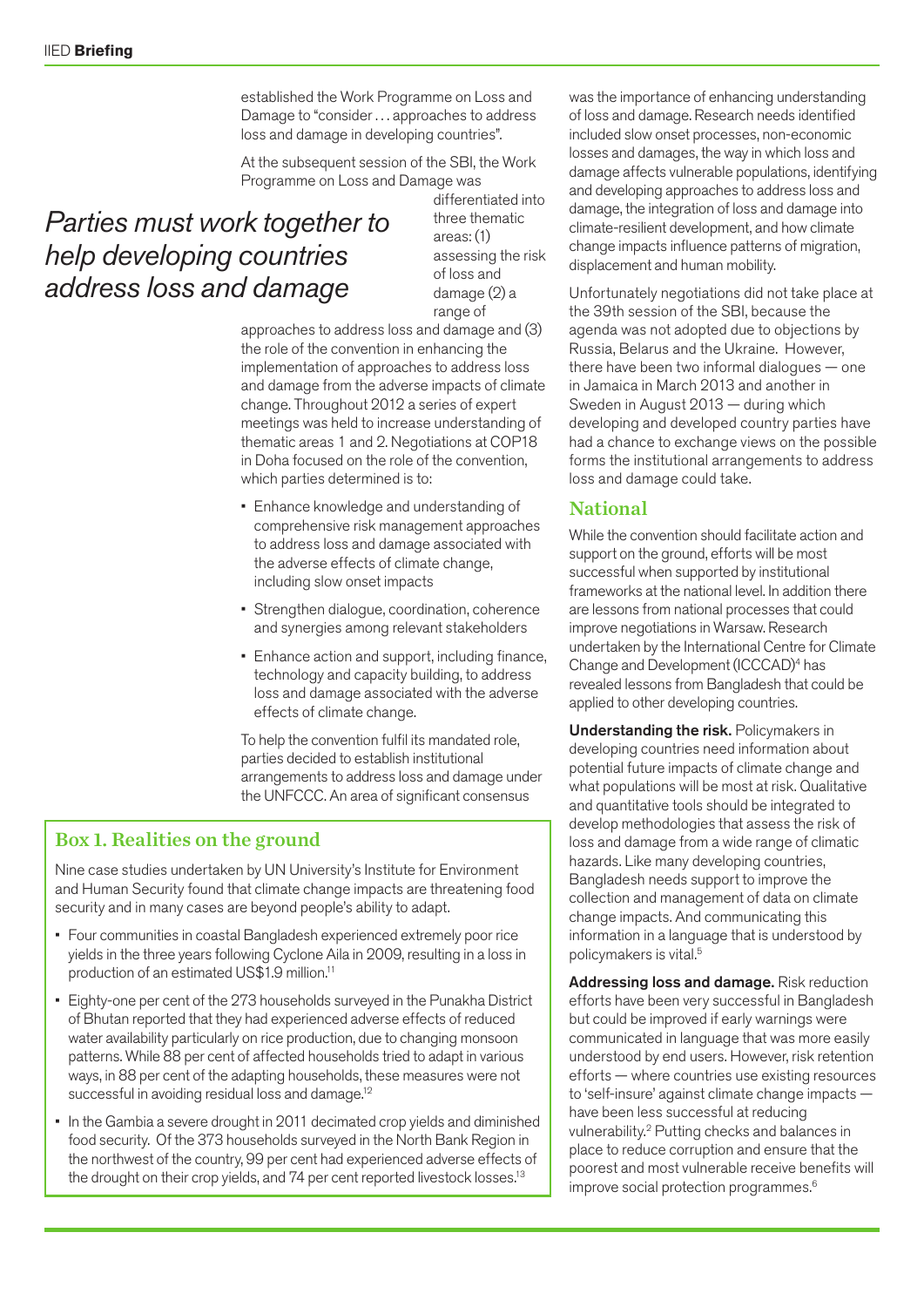Risk transfer is the least used tool to address loss and damage in Bangladesh. Microinsurance could be more widely used if products were more accessible to poor and vulnerable people. The research suggests that subsidising insurance premiums for the poor and creating a comprehensive policy, regulatory and supportive framework to expand the microinsurance market would increase access. Microinsurance policies and programmes should be implemented within comprehensive risk management frameworks that provide incentives for risk reduction. In fact, one of the biggest lessons from the Bangladesh study was that no single approach can address loss and damage on its own.<sup>7</sup>

Although Bangladesh has a long history of responding to extreme weather events, relatively little is known about how to respond to slow onset processes, though salinisation and sea level rise are already inflicting significant loss and damage for coastal Bangladeshis. It is estimated that between 13 million and 40 million people could be displaced by sea level rise by 2100.8 More research is needed to understand how migration and relocation policies can help individuals and communities resettle and assume sustainable livelihoods. The research suggests that non-economic losses, though complex, have significant repercussions on development outcomes, resilience building efforts and wellbeing, and need to be understood and ultimately addressed.9 Finally, immediate action is needed to help those already experiencing loss and damage from slow onset processes.

Building institutions. National institutional arrangements should integrate disaster risk reduction and climate change adaptation and facilitate cross-sectoral collaboration to address loss and damage comprehensively. The research suggested that inn Bangladesh a policy body could be established within the Ministry of Planning with focal points at relevant ministries.<sup>10</sup> Political will is an important element of establishing institutions at the national level to tackle loss and damage. Good governance also has a role to play, especially in addressing the underlying drivers of vulnerability, such as poverty<sup>7</sup>

#### Local

While institutional arrangements to address loss and damage are being contemplated at the international and national levels, loss and damage is being incurred primarily by individuals and communities at the local level.

Research undertaken by UN University's Institute for Environment and Human Security, as part of the Loss and Damage in Vulnerable

#### Box 2. Key points from the IPCC's Working Group I Summary for Policymakers<sup>17</sup>

#### Observed changes in the climate system:

- The warming in the climate system since the 1950s is 'unequivocal'.
- In each of the last three decades the Earth's surface temperature has been warmer than any preceding decade since 1850.
- It is virtually certain that the upper ocean (0–700m) warmed between 1971 and 2010 and likely that it warmed between the 1870s and 1971.
- The Greenland and Antarctic ice sheets have been losing mass and most glaciers have continued to shrink worldwide. There has been a continued decrease in Arctic sea ice and Northern Hemisphere spring snow cover.
- There is high confidence that sea level rise since the mid-19th century has been greater than that seen over the past 2,000 years. The sea level rose between 0.17 and 0.21m from 1901 to 2000.
- About 30 per cent of anthropogenic  $CO<sub>o</sub>$  has been absorbed by the oceans — leading to ocean acidification. There is high confidence that the pH of aceanic surface water has decreased by 0.1 since the beginning of the industrial period.
- • A significant amount of anthropogenic climate change is irreversible with surface temperatures predicted to remain relatively constant at elevated levels for centuries to come, even if net anthropogenic emissions completely cease.

#### Future global climate change:

- Global surface temperature change for the end of the 21st century is likely to exceed 1.5°C relative to 1850–1900 for all but one of the representative concentration pathways (RCPs).
- Throughout the 21st century warming of the global ocean will continue. As heat penetrates to the deep ocean, ocean circulation will be affected.
- Artic sea ice cover will likely continue to shrink and thin. There will also be further decreases in global glacier volume.
- During the 21st century sea level will continue to rise. The rate of sea level rise will very likely exceed that seen from 1971–2010 under all RCP scenarios.
- Under all RCPs there is high confidence that the ocean will continue to absorb CO<sub>2</sub> until the end of the century, with the amount absorbed increasing with higher concentration pathways.
- To limit warming to less than 2°C (relative to the period 1861–1880) with a probability of this occurring of  $>33\% > 50\%$  or  $>66\%$ , cumulative CO<sub>2</sub> emissions from all anthropogenic sources will need to stay below 880 GtC, 840 GtC and 800 GtC respectively, when accounting for non-CO<sub>2</sub> forcings. By the end of 2011 between 446 and 616 GtC had already been emitted.

Countries Initiative, provided evidence of how loss and damage is being experienced on the ground in nine developing countries (see Box 1) and gives some policy recommendations for meeting the needs of vulnerable communities.14